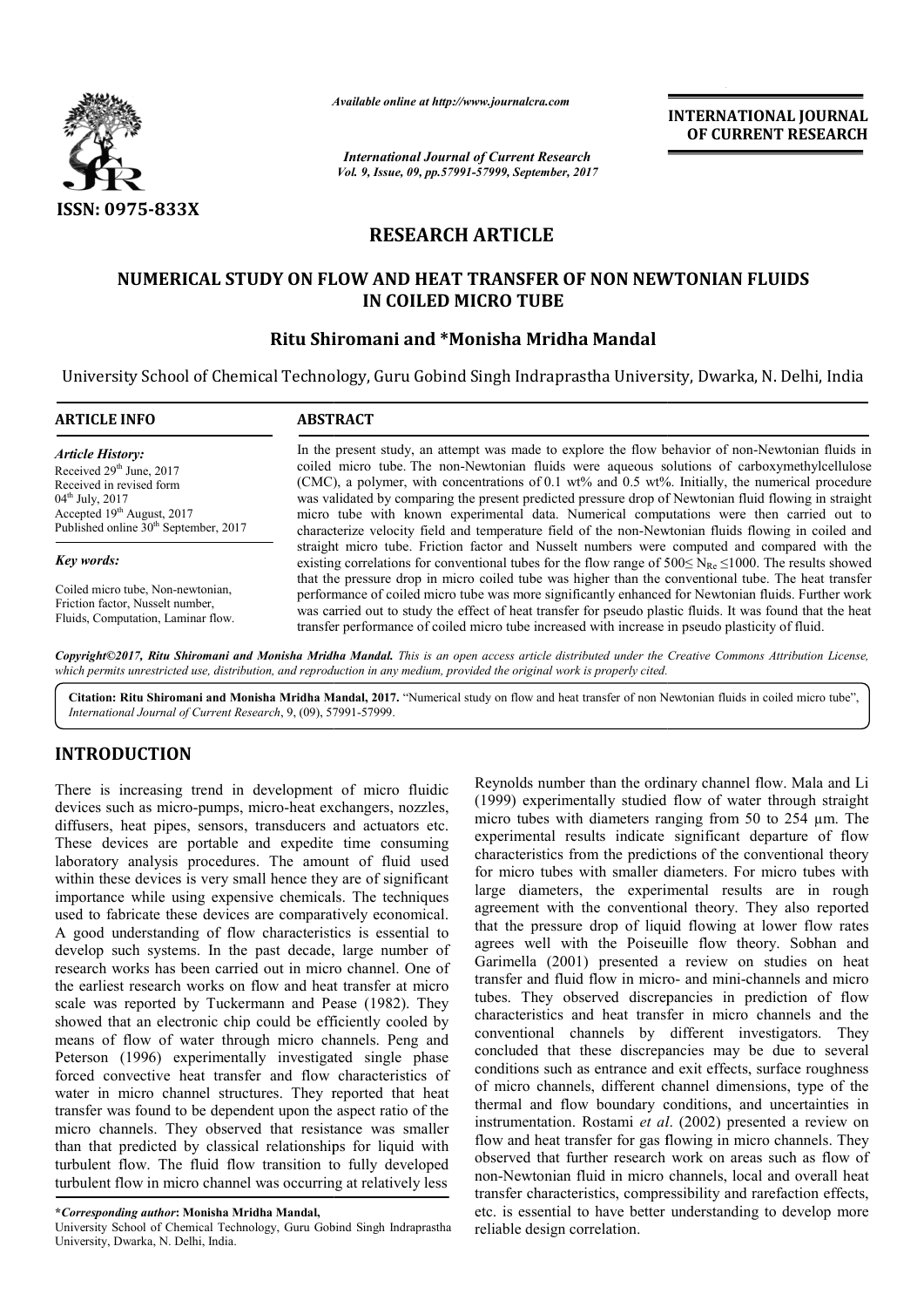Non-Newtonian fluid plays an important role in various industries such as rayon, plastics, food processing, dye-stuffs, biochemical and pharmaceuticals. An understanding of non-Newtonian fluid flow and its heat transfer behavior is vital. It has been observed that fluids within micro-scale conduits are known to become increasingly viscous and thus difficult to mix (Kim and Lee, 2009). To overcome this problem, various geometries have been designed which show better performance in heat and mass transfer. It is well known that conventional sized helically coiled tube offer several advantages over straight tubes including compactness and enhanced heat transfer coefficients. This is due to secondary flows induced by curvature of the coiled tube (Mashelkar and Devarajan (1976a, b), Kawase and Moo-Young (1987), Kumar and Nigam (2005), Rennie and Raghavan (2007), Vashisth *et al*. (2008)]. In recent years, curved or helically coiled tubes is being studied in the fields of micro-mixers (Scho¨nfeld and Hardt, 2004), micro-sensors (Svasek *et al*. 1996), and micro-reactors (Mandal *et al*, 2011, Sasmito *et al*, 2012). The research area of micro fluidics is a comparatively immature. Numerical modeling of such systems can be tremendously significant and would help in research, design and optimization of micro fluidic devices. The performance of a system can be precisely predicted by including the complexities of conduit geometry, and process conditions into the numerical model. It furthermore helps in having better understanding and visualization of micro fluidic flow phenomena. Due to these reasons, Computational Fluid Dynamics (CFD) simulations were carried out to characterize flow and heat transfer of non Newtonian fluids flowing in straight as well as coiled micro tube for fluid flow range of 500≤ N<sub>Re</sub> ≤1000. Velocity and temperature profiles of the fluids flowing were analyzed. The pressure drop and the heat transfer coefficient were computed for micro tubes and compared with the data available for conventional sized tubes.





**Fig. 1 (a) Straight micro tube, (b) Coiled micro tube, (c) Coordinate system**

### **Numerical Modeling**

### **Governing equations**

The simulations were carried out using a commercial computational fluid dynamic software, FLUENT, ANSYS which uses the finite-volume method to solve the governing equations for a fluid. The geometries of straight micro tube, coiled micro tube and coordinate considered in the present work have been shown in Fig. 1.

The diameter of circular pipe was 2r, and the coiled micro tube had a curvature of  $R<sub>c</sub>$ . The distance between the two consecutive turns of coil was p. The fluid entered the inlet of tube with a velocity of  $U_0$  and temperature  $T_0$ . The wall of tube was heated at constant temperature  $T_w$ . The fluid flow was considered to be steady, and constant thermal properties were assumed. The differential equations governing the threedimensional laminar flow in the coiled tube could be written as Continuity:

$$
\frac{\partial u_i}{\partial x_i} = 0 \tag{1}
$$

Momentum:

$$
\frac{\partial}{\partial x_j} \left[ \mu \left( \frac{\partial u_i}{\partial x_j} + \frac{\partial u_i}{\partial x_i} \right) - \rho u_j u_i - \delta_{ij} P \right] + \rho g_i = 0 \tag{2}
$$

Energy:

$$
\frac{\partial}{\partial x_j} \left[ k \left( \frac{\partial T}{\partial x_j} - \rho u_j C_p T \right) \right] + \mu \varphi_v = 0 \tag{3}
$$

where  $\mu\varphi$  is the viscous heating term in energy equation, and  $\varphi$ <sub>*v*</sub> is represented by

$$
\varphi_{v} = \frac{\partial u_{i}}{\partial x_{j}} \left( \frac{\partial u_{i}}{\partial x_{j}} + \frac{\partial u_{j}}{\partial x_{i}} - \frac{2}{3} \mu \frac{\partial u_{i}}{\partial u_{j}} \delta_{ij} \right)
$$
(4)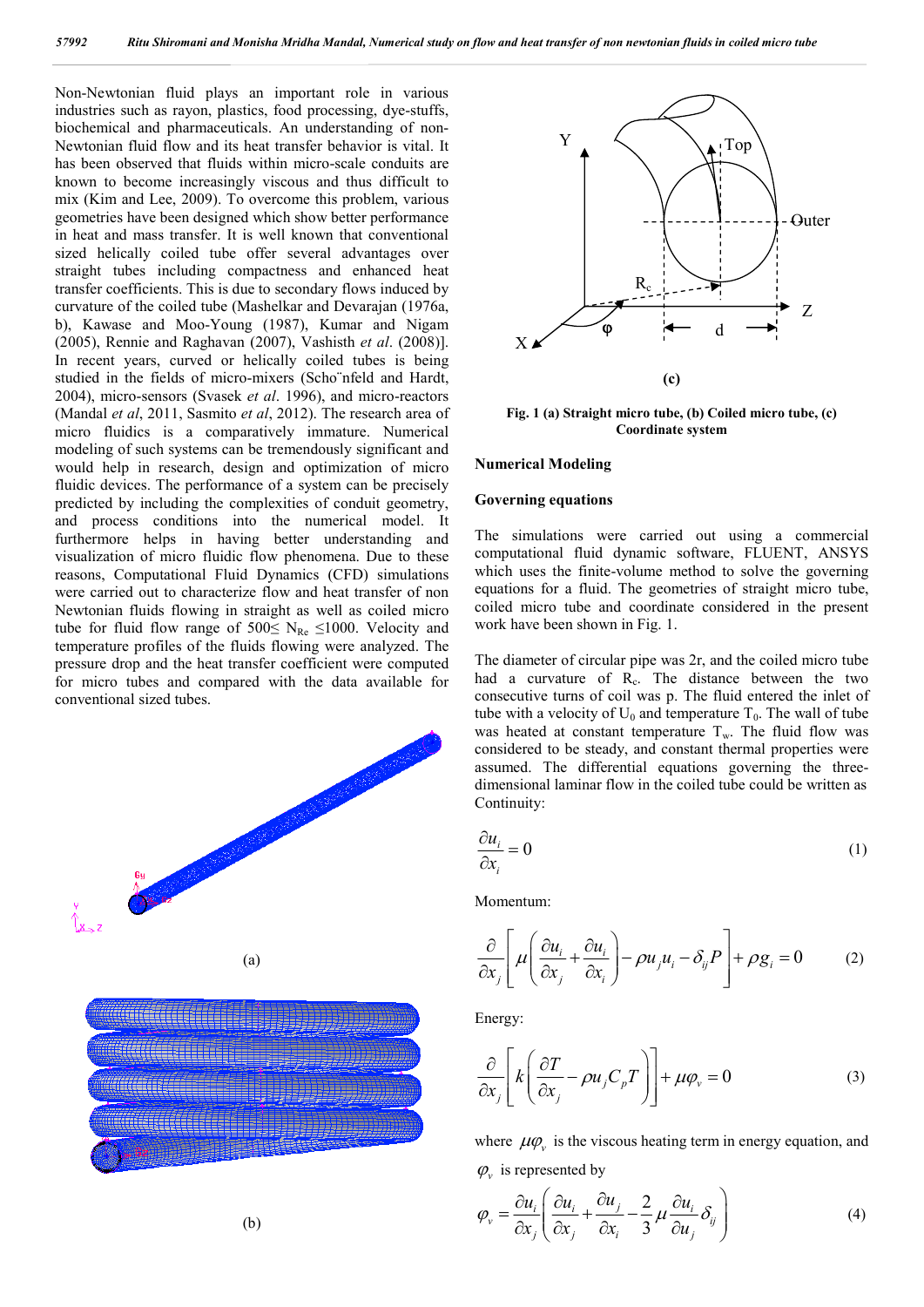The diffusion flux at the outlet for all variables in the exit direction was set to zero. The dimensionless parameters used to characterize the flow and heat transfer in the study are as follows:

$$
N_{\text{Re}} = \frac{\rho u_0 d}{\mu} \tag{5}
$$

$$
\lambda = D/d \tag{6}
$$

$$
T_b = \left(\frac{1}{uA} \int_0^{2\pi} uT dA\right) \tag{7}
$$

$$
f_{\theta} = \frac{\tau_w}{\frac{1}{2}\rho u^2} \tag{8}
$$

$$
f_m = \frac{1}{2\pi} \int_{0}^{2\pi} f_{\theta} d\theta
$$
 (9)

$$
N_{Nu,\theta} = \frac{q_w d}{k(T_w - T_b)}
$$
(10)

$$
N_{N_{u,m}} = (1/2\pi) (\int_{0}^{2\pi} N_{N_{u,\theta}} d\theta)
$$
 (11)

where N<sub>Re</sub> is Reynolds Number;  $\lambda$  is the curvature ratio; T<sub>b</sub> is the bulk temperature of fluid;  $f_{\theta}$  is local friction factor along the circumference of the tube;  $f_m$  is circumference average friction average friction factor;  $N_{Nu\theta}$  and  $N_{Nu\theta}$  are the local and average Nusselt number of the tube respectively.

### **Effect of Non-Newtonian fluids**

The stress tensor for an incompressible Newtonian fluid flowing is given as Bird *et al*. (2002)

$$
\tau = -\mu \dot{\xi} \tag{12}
$$

The stress tensor,  $\tau$  have a non linear relation with the rate-ofstrain tensor,  $\zeta$ for non-Newtonian fluids. The viscosity  $\mu$  is replaced by the apparent viscosity,  $\eta$  in Eq. (12). In this present study water, non-Newtonian power-law was used to model the non Newtonian flow. According to which  $n-1$   $T_r$  $\eta = K \xi$  e<sup>71</sup>  $\bullet$  n- $K \xi$  *e*<sup>7</sup> where K is the consistency index, *n* is the

flow behavior index,  $T_r$  is the reference temperature (ANSYS) FLUENT). Fluids with values of  $n < 1$  are pseudo-plastic and those with  $n > 1$  are dilatant. Saxena (1982) have tabulated the properties of various power law fluids which were used for numerical calculations. In this study, properties of 0.1 wt% CMC and 0.5 wt% CMC solutions were used to analyze the behavior of flow and heat transfer in micro tubes. The properties of fluids considered are given in Table 1.

The CMC solutions exhibit pseudo-plastic (shear-thinning) behavior. A generalized Reynolds number,  $N_{Re}^*$ , which takes into account the consistency index and flow behavior index (Rennie and Raghavan (2007)) was computed as

$$
N_{\text{Re}}^{*} = \frac{\rho v^{2-n} d^{n}}{K\left(\frac{a+bn}{n}\right)^{n} 8^{n-1}}
$$
(13)

The values of *a* and *b* are 0.25 and 0.75, respectively for a circular geometry. The flow behavior index of water is one  $(n=1)$ , therefore, the consistency Coefficient, *K* is the viscosity of water.

#### **Grid system**

An unstructured non-uniform grid system was used in the geometries to discretize the governing equations. The secondorder upwind scheme was used to solve the convection term in the governing equations. The coupling between velocity and pressure was solved using SIMPLE algorithm. The underrelaxation factor for the pressure was 0.3; for temperature was 0.9; for the velocity component was 0.5; and that for body force was 0.8. The numerical computation was assumed to be converged when the residual summed over all the computational nodes at nth iteration,  $R_{\phi}^{n}$  satisfied the criterion:

$$
\frac{R_{\phi}^n}{R_{\phi}^m} \leq 10^{-8}
$$

where  $R_{\phi}^{m}$  denotes the maximum residual value of  $\phi$  variable after *m* iterations,  $\phi$  applied for p, u, and T. A grid refinement study was carried out to find out the adequate distribution of grids. Table 2 presents the predicted results for different grid distributions on pressure drop of water flowing in a straight micro tube with a diameter of 64 μm and length of 0.055 m. The sectional number represents the total number of elements on one cross-section of the micro tube. It was observed that the 120 ×1000 grid arrangement ensured a satisfactory solution for flow of water in straight micro tube. There was no significant difference in the values of pressure drop after further increase in number of grids.

### **RESULTS AND DISCUSSION**

The accuracy of the computation technique used in the present study was checked with the experimental data reported by Mala and Li (1999). They have reported the pressure drop data of water flowing in micro channels with diameters ranging from 50 to 254 µm. Figure 2 shows the present CFD predictions of pressure drop as a function of the Reynolds number ( $N_{\text{Re}}$ ) for water flowing through straight micro tube of d=64  $\mu$ m, L= 0.055 m. It can be observed from the figure that the CFD predictions of pressure drop were in good agreement with the experimental results of Mala and Li (1999). The maximum deviation between the CFD predictions and the experimental data was less than 2%. To the best of our knowledge, no work has been reported for flow of fluids in coiled micro tube with diameter less than 100 μm.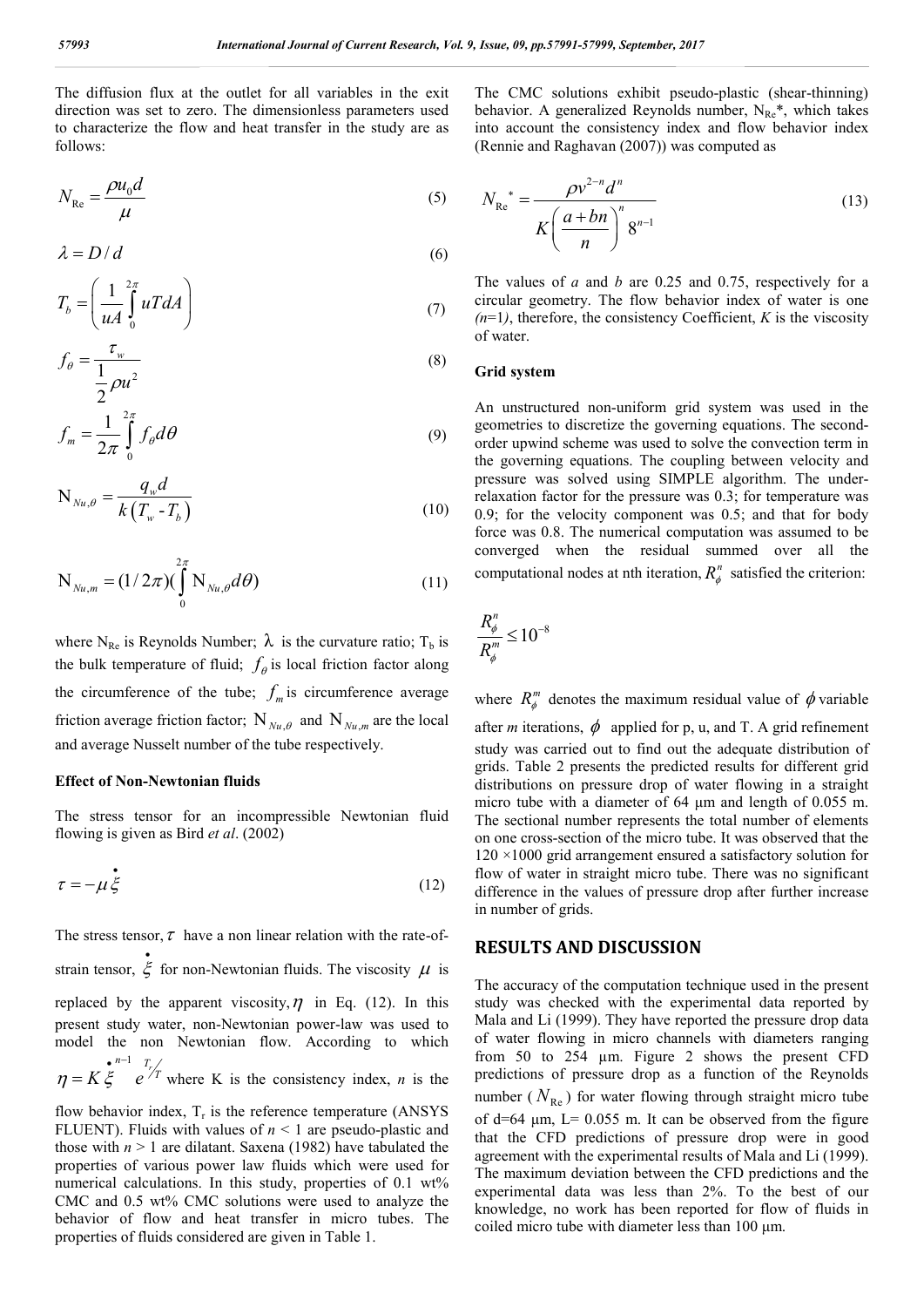

**Fig. 2. Comparison of CFD predictions with experimental results for pressure drop of water flowing through straight micro tube of d=64 μm, L= 0.055 m**

Hence, in order to check the reliability of present CFD model for coiled micro tube, the simulations were run on geometry of coiled tube with diameter of 100 μm and 300 μm. The computed data was then validated with experimental results of Kim and Lee (2009). Figures 3 (a) and (b) shows the mean axial velocity profiles within the transverse plane in coiled micro tube diameter of 100 μm and 300 μm respectively. The CFD predictions for coiled tube geometry with nodes distribution of 195 X 1120 agree well with the data reported by Kim and Lee (2009).

**Table 1. Properties of fluids used in the simulation**

| Solvent            | Specific<br>heat<br>(J / kg)<br>K) | Thermal<br>conductivity<br>(W/m/K) | Density<br>(gm/cc) | Flow<br>behavior<br>index $n$ | Consistency<br>index $K$<br>$(gm. sec^{n-2})$<br>/cm) |
|--------------------|------------------------------------|------------------------------------|--------------------|-------------------------------|-------------------------------------------------------|
| water              | 4184                               | 0.7                                | 1.0                | 1.0                           | 0.01                                                  |
| $0.1 \text{ wt\%}$ | 4100                               | 0.7                                | 1.0                | 0.915                         | 0.02                                                  |
| <b>CMC</b>         |                                    |                                    |                    |                               |                                                       |
| $0.5~\text{wt}\%$  | 4100                               | 0.7                                | 1.01               | 0.725                         | 0.244                                                 |
| <b>CMC</b>         |                                    |                                    |                    |                               |                                                       |

**Table 2. Grid test for a straight micro tube with d= 64 μm, L= 0.055 m**





**Fig. 3. Comparison of mean axial velocity profiles for different nodes within the transverse plane of coiled micro tube with diameter (a) d= 100 μm, (b) d= 300 μm**

Figure 4(a) and 4(b) illustrates the effect of velocity distribution at outlet of straight micro tube and coiled micro tube, respectively for fluids with  $n=0.7$ , 0.9, 1 flowing at  $N_{R_e}$  $=1000$ . Figure 4(a) shows that the velocity of fluids increases uniformly from zero at the wall to the maximum at centre of tube. It was also observed that the velocity gradient was reduced as the value of *n* decreased from 1 to 0.7. The maximum velocity at centre of tube was decreased with the decrease in value of *n*. The velocity contours became increasingly flattened due to reason that apparent viscosity of the pseudo plastic fluid was minimum at the wall where the shear stress was maximum.

Figure 4(b) depicts that the maximum velocity is shifted towards the outer wall of the tube. This was due to the action of centrifugal force arisen due the curvature of coil. Moreover, the boundary layer present around the wall of coiled micro tube was thinner as compared to the straight micro tube shown in Figure 4(a). The velocity contours were again observed to be blunter for pseudo plastic fluids as compared to Newtonian fluid.

The friction losses can be estimated in straight micro tubes from the magnitude of the Fanning friction factor. Values of friction factor for different fluids flowing through straight micro tube were plotted against  $N_{R_e}$ . It can be observed from Figure 5 that the friction factor values decreased with decrease in  $N_{Re}$ .

The effect of *n* did not play a significant role on the friction factor values for fluid flowing in laminar flow regime through straight micro tube. However, the friction factor values were 8- 14 % higher than the values calculated for laminar flow in round conventional tubes by formula  $f = \frac{16}{N_{\text{Re}}}$ . The

dependence of friction factor on the Dean number ( $N_{De}$ ) for pseudo plastic fluids flowing in coiled micro tube was analyzed.  $N_{De}$  is a dimensionless number which characterizes the strength of secondary flow in coiled tubes. Figure 6 demonstrates that the *n* value played a more significant role in coiled micro tube. Friction factor values were higher for greater values of *n*.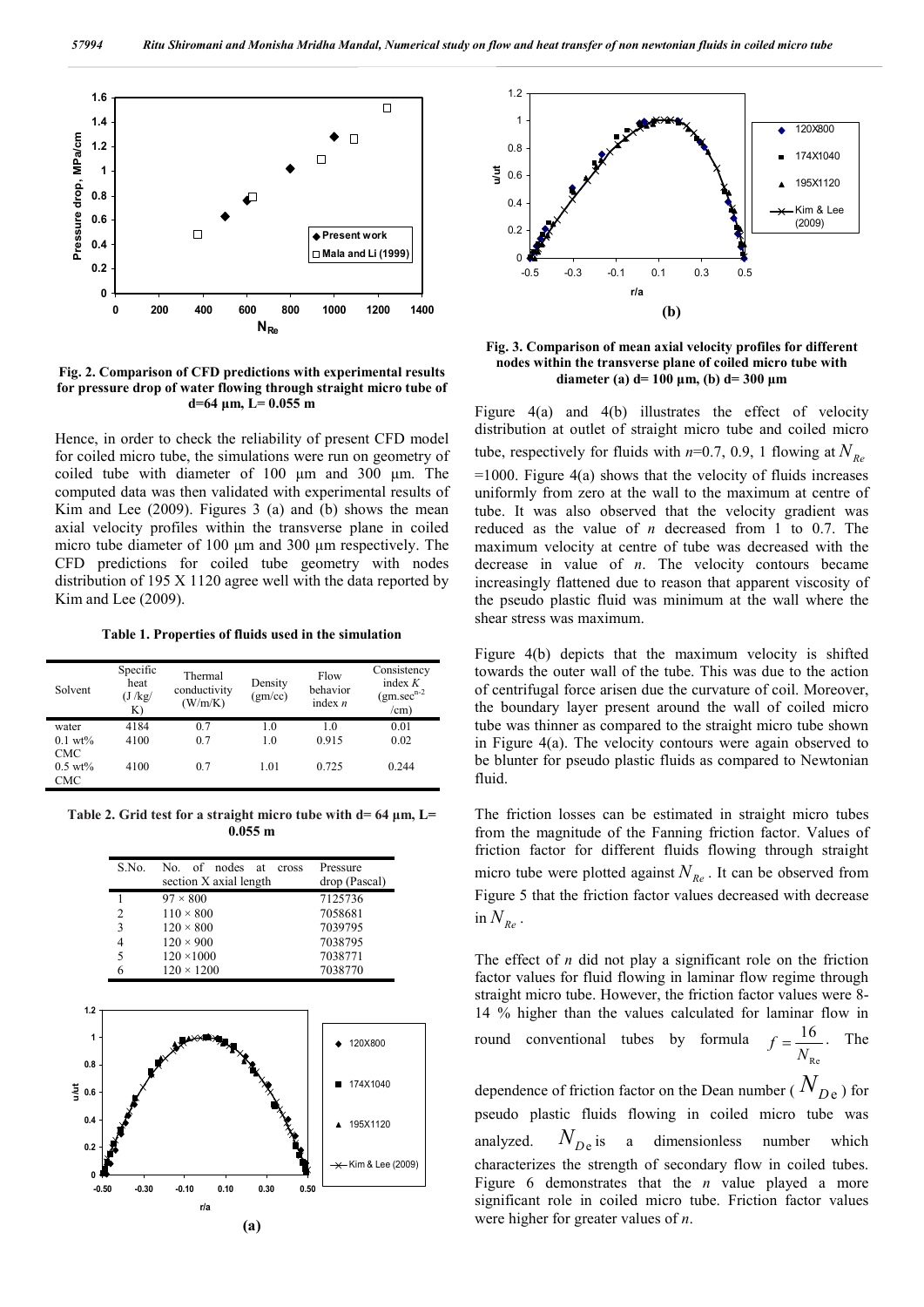

**Fig. 4.** Velocity profile for fluid with (i) n=1, (ii) n=0.9, (iii) n=0.7 in (a) straight (b) coiled micro tube with diameter  $d=64 \mu m$  at  $N_{Re}=1000$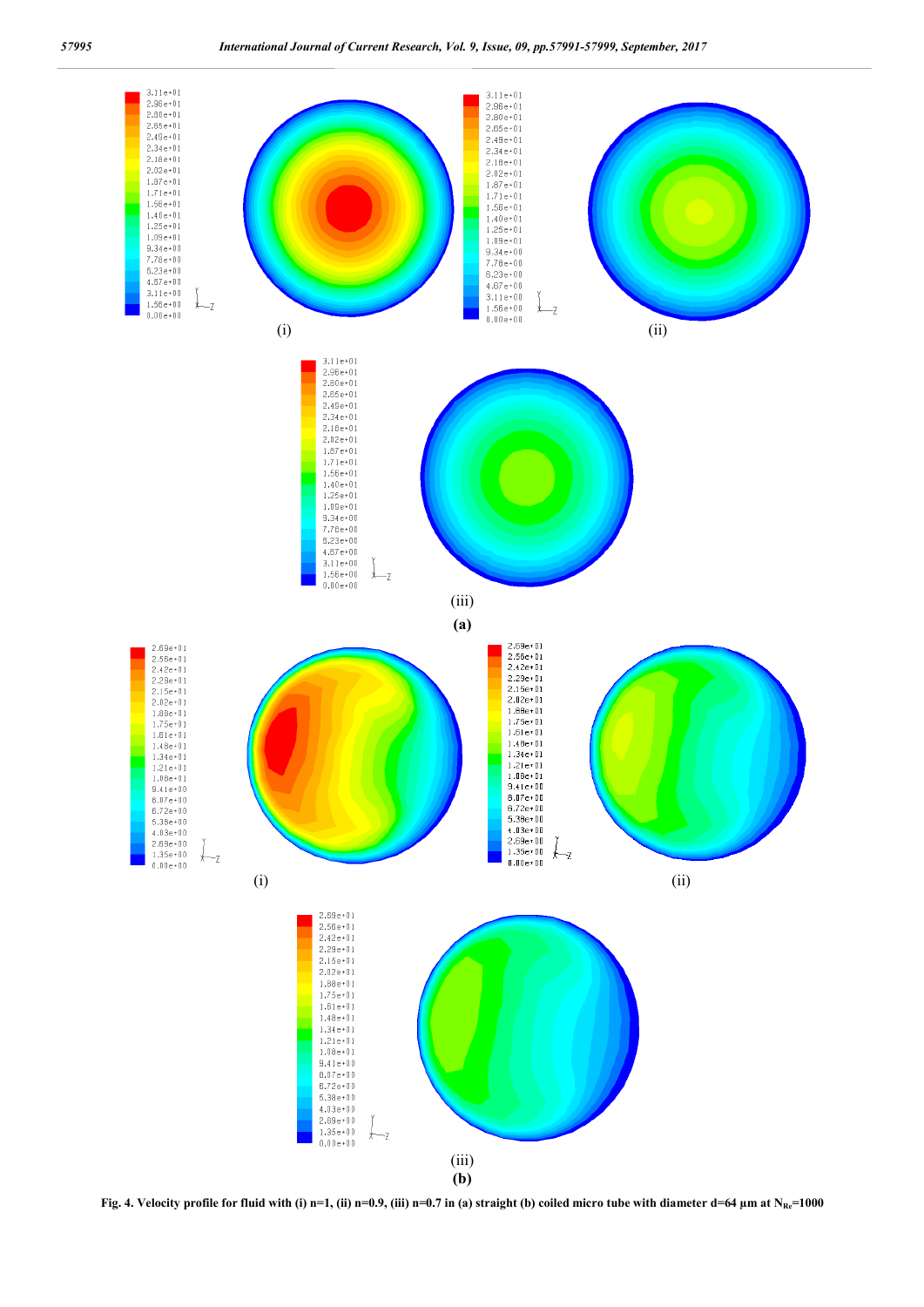

Fig. 5. Comparison of effect of friction factor on N<sub>Re</sub> for different **fluids flowing in straight micro tube with d=64 µm, L=0.008 m with conventional tube**



Fig. 6. Comparison of effect of friction factor on N<sub>De</sub> for different **fluids flowing in coiled micro tube with d=64 µm, L=0.008 m with conventional tube**

The present computed values of friction factor in coiled micro tube were also compared with the existing correlations proposed for conventional coiled tubes. Mashelkar and Devarajan (1976a) proposed the following correlation for friction for laminar flow of a power law type of non-Newtonian fluid in a coiled tube.

$$
f_c = \left[9.069 - 9.438(n) + 4.37(n)^2\right] \left(\frac{d}{D_c}\right)^{0.5} \left(N_{De}\right)^{-0.768 + 0.122n} \tag{14}
$$

This correlation is applicable for  $70 \leq N_{De}^* \leq 400, 0.01 \leq$  $(d/D<sub>c</sub>)$  ≤ 0.135 and 0.35 ≤ *n* ≤1, where  $N<sub>D<sub>e</sub></sub>$ <sup>\*</sup> is modified Dean Number. It was observed that the friction factor values for present coiled micro tube was 18-20 % higher than the values calculated by above correlation for fluid with *n*=1. The values for friction factor for micro coiled tube were 10-12 % higher than that of conventional tube for fluid with *n*=0.7. The difference in friction factor values of Newtonian and pseudo plastic fluids were more significant in micro coiled than the conventional tubes. The present data were also compared with the values calculated by correlation proposed for Newtonian fluids by Kawase and Young (1987). They proposed

$$
\frac{f_c}{f_s} = \frac{1}{16} \left\{ C^{-n(2-n)} 2^{2(4-n)} \pi^{-n^2} \left( \frac{3}{2} \right)^{2n(1+n)} A^{-n^2} \left( \frac{1+3n}{4n} \right)^{-2n} N_{D_e}^{2n} \left( d/D \right)^{n(1-n)} \right\}^{1/[2(1+n)]}
$$
\n(15)

Where  $A = \frac{280}{39}(1+n)\left(\frac{3}{2}\right)$  $A = \frac{280}{39}(1+n)\left(\frac{3}{2}\right)^n$ . For  $n=1$ , the above equation reduces  $\frac{J_c}{f_s} = 0.0925 C^{-1/4} N_{De}^{-1/2}$  $\frac{f_c}{f_s} = 0.0925 C^{-1/4} N_{De}^{1/2}$ . The value of C was determined as

0.42. The values calculated for present work was nearly 15- 22% higher than the values calculated by the correlation proposed by Kawase and Young (1987).

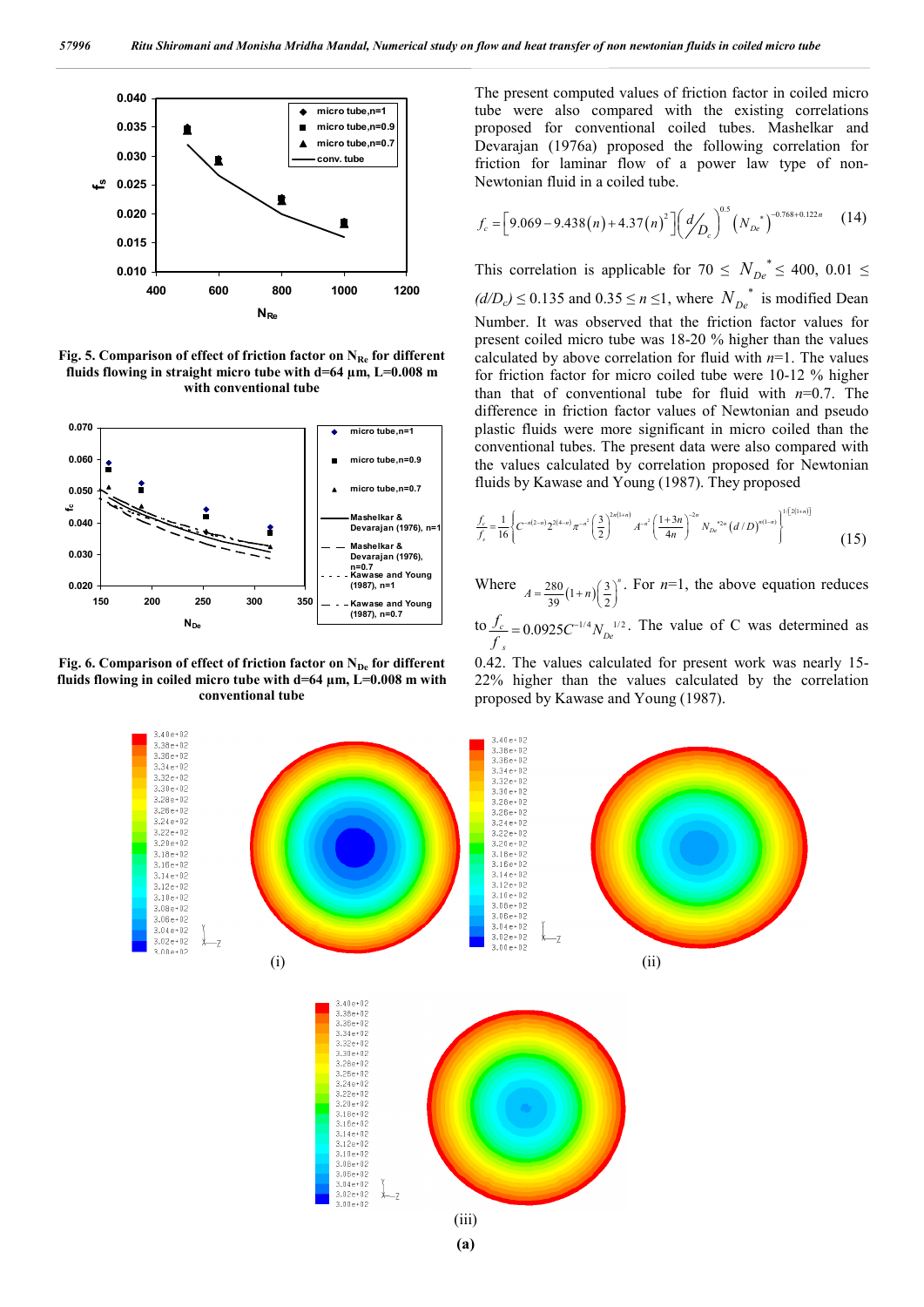

Fig. 7. Temperature profile in (a) straight, (b) coiled micro tube with diameter d=64  $\mu$ m, L=0.008 m at N<sub>Re</sub> =1000 **(i) n=1, (ii) n=0.9, (iii) n=0.7**



Fig. 8. Comparison of effect of N<sub>Nu</sub> with N<sub>Re</sub> in straight micro tube with conventional tube



Fig. 9. Comparison of effect of N<sub>Nu</sub> with N<sub>De</sub> in coiled micro tube with conventional tube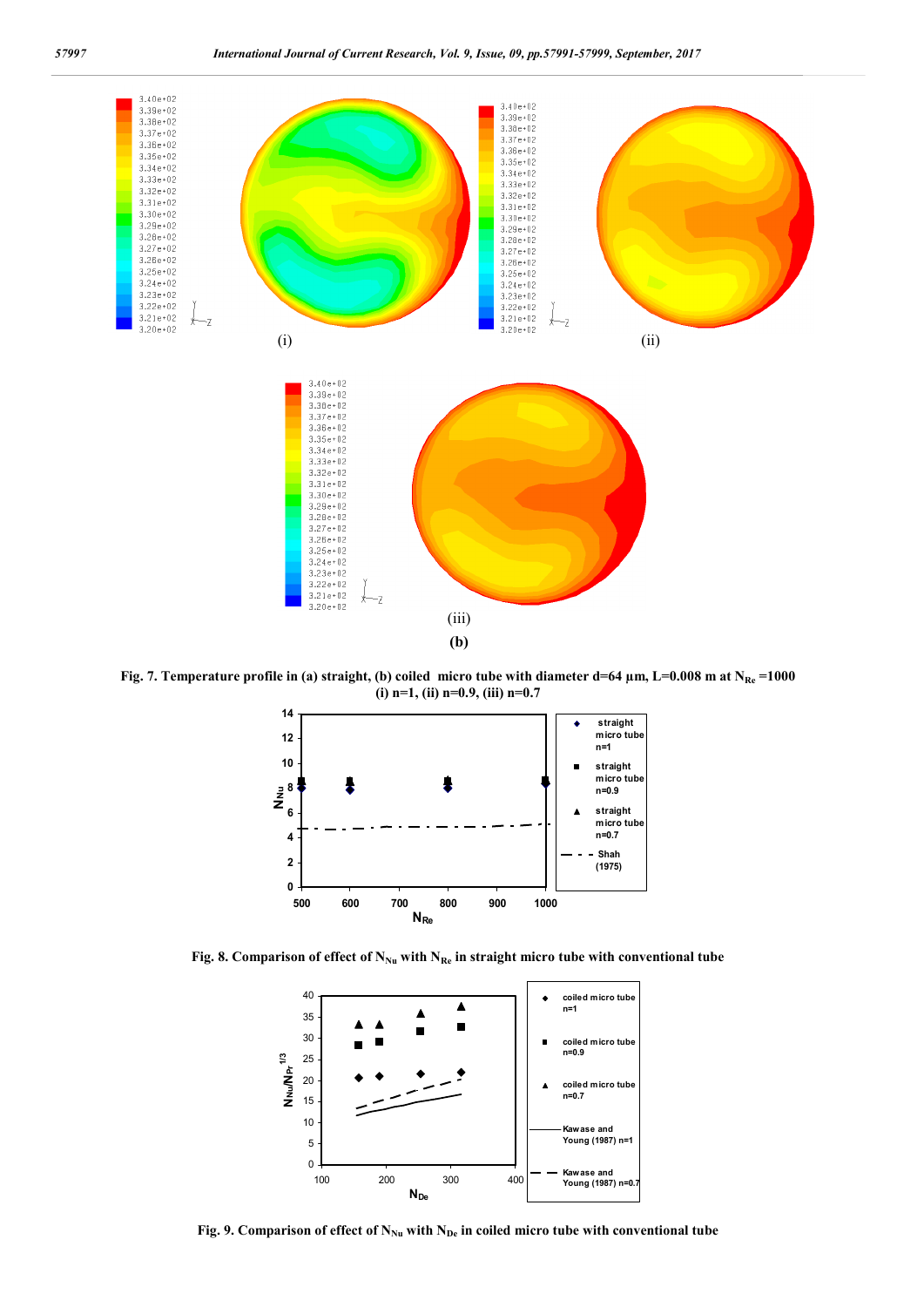Heat transfer simulations under uniform wall temperature were carried out for the two geometries. The nature of temperature distribution for fluids with  $N_{Re}$  =1000 flowing at the outlet of straight micro tube and coiled micro tube is shown in Figure 7(a) and 7(b) respectively. The Figure 7(a) shows that the maximum temperature (red colour) was at the wall of straight micro tube. The temperature gradually decreases till the minimum at the centre of tube. The temperature profiles were more uniform as the flow behavior index decreased from *n*=1 to *n*=0.7. This could be due to the reason that for pseudo plastic fluids, the non Newtonian behavior made the temperature profile more like plug flow and increased the heat transfer coefficient. Similar trend could be observed for coiled micro tube in Figure 7(b). However it is quite clear that the temperature profile is more significantly uniform for coiled micro tube than straight micro tube. This shows that heat transfer of pseudo plastic fluids is increased significantly in coiled micro tubes.

The effect of  $N_{\text{Nu}}$  with  $N_{\text{Re}}$  in straight micro tube was studied

and is shown in Figure 8. It was found that there was  $N_{N_u}$ increment of 3-8 % for non Newtonian fluid (*n*=0.7) as compared to Newtonian fluid. A comparison was made with the heat transfer data proposed by Shah (1975) for conventional sized tubes. It was found that the heat transfer was significantly increased in straight micro tube as compared to conventional sized tubes. Figure 9 shows the effect of heat transfer with  $N_{De}$  in coiled micro tube. The figure shows that the heat transfer increased with increase in  $N_{D_e}$  as well as the value of *n*. The data computed for coiled micro tube was also compared to conventional macro tube [Kawase and Young (1987)]. They proposed heat transfer correlation as follows.

$$
N_{\scriptscriptstyle N u} = 0.698 \left\{ 4.76 \left( 2^{7(n-1)} \right) \left( \frac{\pi}{2} \right)^{(-2n-1)/3} \left( \frac{3n+1}{4n} \right)^{2n} \left( \frac{3+3n}{1+2n} \right)^{[2(n+1)]/3} A^{1/3} N_{\scriptscriptstyle D e}^{\ast 2} \right\}^{\nu \left[ 2(1+n) \right]} N_{\scriptscriptstyle Pr}^{\ \ \nu^{1/3}} \eqno{(16)}
$$

For  $n=1$ , the above equation reduces to  $N_{\text{Nu}} = 0.944 N_{\text{De}}^{1/2} N_{\text{Pr}}^{1/3}$ . It was observed that the heat transfer performance was increased by 23-40 % in coiled micro tube as compared to conventional tube.

### **Conclusion**

In the present work, numerical investigations have been carried out to investigate flow behavior and heat transfer of non-Newtonian fluids in straight as well as coiled micro tube. The data obtained from computations were validated with the data already existing in literature. The velocity field and temperature field of the both Newtonian as well as non-Newtonian fluids flowing in straight and coiled micro tube were observed. It was found that as the profiles were more uniform with increase in pseudoplasticity of fluid. The friction factor and  $N_{Nu}$  values were computed for the present micro

tubes and were compared with that of conventional tubes. The values were found to be higher than conventional tubes. It was also observed that heat transfer performance of coiled micro tube was significantly enhanced for non Newtonian fluids as compared to conventional tubes. The study shows that coiled micro tubes can be used as efficient device to enhance mixing and heat transfer of fluids.

#### **Notations**

- A cross-sectional area  $(m^2)$
- $C_p$  specific heat, kJ/(kg K)
- d internal diameter of tube (m)
- D coil diameter (m)
- g gravity  $(m^2/s)$
- H dimensionless pitch,  $H = p/d$
- k thermal conductivity,  $W/(m K)$
- K consistency coefficient
- L length (m)
- *n* flow behavior index *N<sub>I</sub>*

$$
N_{De} \quad \text{Dean number} = \frac{N_{Re}}{\lambda}
$$

 $N_{De}$ <sup>\*</sup> generalized Dean number

- $N_{Nu}$  Nusselt number
- $N_{Pr}$  Prandtl number
- $N_{Re}$  Reynolds number
- $N_{\text{Re}}^*$  generalized Reynolds number
- p pitch (m)
- P pressure  $(N/m^2)$
- $q_w$  wall heat flux  $(W/m^2)$
- r radius of pipe (m)
- $R_c$  coil radius  $(m)$
- u velocity, m/s
- $u_i$  velocity component in i-direction (i = 1, 2, 3), m/s
- $U_0$  inlet velocity
- T Temperature, K
- $T_0$  inlet temperature<br> $T_w$  wall temperature
- wall temperature
- $x_i$  master Cartesian coordinate in i-direction (i = 1, 2, 3), m

*Greek symbols*

- $\delta_{ii}$  Dirac delta function
- *λ* curvature ratio (D/d)
- σ surface tension (N/m)
- $\mu$  viscosity (kg/(m.s))
- $\rho$  density of fluid (kg/m<sup>3</sup>)
- $\tau_w$  shear stress at wall ((N/m<sup>2</sup>)

## **REFERENCES**

- Bird RB, Stewart WE, Lightfoot EN. 1960. Transport Phenomena, John Wiley & Sons, NY
- Hart J, Ellenberger J, Hamersma PJ. 1988. Single and twophase flow through helically coiled tubes. *Chem Eng.Sci.,* 45:775
- Kawase Y, Young MM. 1987. Momentum and Heat Transfer in Non-Newtonian Fluids Flowing through Coiled Tubes. *Ind Eng Chem Res*., 26:1248-1254.
- Kim S, Lee SJ 2009. Measurement of Dean flow in a curved micro-tube using micro digital holographic particle tracking velocimetry. *Exp Fluids*, 46: 255–264.
- Kumar V, Nigam KDP 2005. Numerical simulation of steady flow fields in coiled flow inverter. *Int J Heat Mass Transf*., 48: 4811–4828.
- Mala GM, Li D 1999. Flow characteristics of water in microtubes. *Int J Heat Fluid Flow*, 20:142-148.
- Mandal MM, Serra C, Hoarau Y, Nigam KDP. 2011. Numerical modeling of polystyrene synthesis in coiled flow Inverter. *Microfluid Nanofluid*., 10: 415–423.